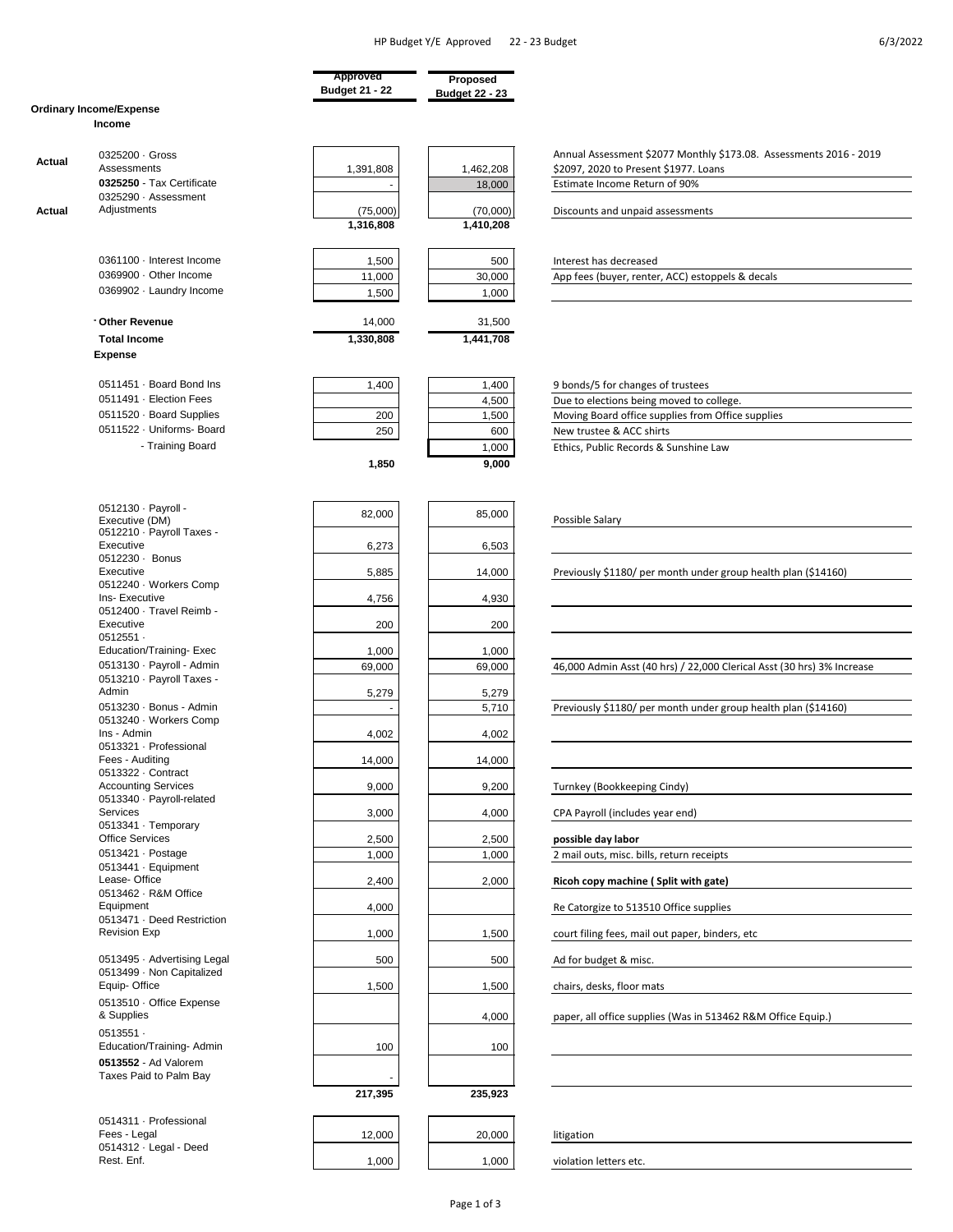. .

|                                                             | Approved<br><b>Budget 21 - 22</b> | Proposed<br><b>Budget 22 - 23</b> |                                                                   |
|-------------------------------------------------------------|-----------------------------------|-----------------------------------|-------------------------------------------------------------------|
| <b>Ordinary Income/Expense</b>                              |                                   |                                   |                                                                   |
| 0514313 - Professional                                      |                                   |                                   |                                                                   |
| Fees Legal - Tax Certificate                                |                                   |                                   |                                                                   |
| Purchase                                                    | 10,000                            | 20,000                            |                                                                   |
|                                                             | 23,000                            | 41,000                            |                                                                   |
| Professional Website Mgmt                                   |                                   |                                   |                                                                   |
| 0519411 · Telephone &                                       |                                   | 3,500                             | website management: $$260 * 12 = 3120$                            |
| Communications                                              | 6,000                             | 7,200                             |                                                                   |
| 0519431 · Utilities - Electric<br>0519432 · Utilities - Gas | 67,000                            | 67,000                            |                                                                   |
| 0519433 · Utilities - Water                                 | 2,000                             | 2,000                             |                                                                   |
| & Sewer                                                     | 4,200                             | 7,500                             |                                                                   |
| 0519442 · Equipment<br>Lease- General                       | 2,100                             | 2,200                             | based on Y/E projection (Laundry Equipment)                       |
| 0519451 · Insurance -                                       |                                   |                                   |                                                                   |
| Liability<br>0519452 · Insurance -                          | 12,000                            | 15,000                            |                                                                   |
| Property                                                    | 16,500                            | 16,500                            |                                                                   |
| 0519491 · Cable - TV                                        | 230,250                           | 241,765                           | 5% increase per contract / Possible new Spectrum contact          |
| 0519497 · Other Expense                                     | 1,000                             | 1,000                             | Misc. - Damages to private property from lawn crew or others etc. |
| 0519521 · Supplies Decals                                   |                                   |                                   |                                                                   |
| & Badges<br>0519541 · Taxes, Fees &                         | 2,000                             | 3,000                             | Decal purchase: owner, renter, compound, golf cart (adding)       |
| Licenses                                                    | 31,500                            | 5,000                             | Taxes, Operating Licenses (Pool etc.) [State & County]            |
|                                                             | 374,550                           | 368,165                           |                                                                   |
| 0529130 · Payroll - Gate                                    | 110,000                           | 127,725                           |                                                                   |
| 0529210 · Payroll Taxes -                                   |                                   |                                   | Allowing 3% increase                                              |
| Gate                                                        | 8,415                             | 9,771                             |                                                                   |
| 0529230 - Bonus Gate                                        |                                   | 3,620                             | Previously \$520/ per month under group health plan (\$6240)      |
| 0529240 · Workers Comp                                      |                                   |                                   |                                                                   |
| Ins- Gate                                                   | 6,380                             | 7,408                             |                                                                   |
| 0529460 · R&M Gate                                          | 5,000                             | 5,000                             |                                                                   |
| 0529490 · Flags                                             | 600                               | 100                               |                                                                   |
| 0513441 · Equipment<br>Lease-Office                         |                                   |                                   |                                                                   |
| 0529499 · Non Capitalize                                    | 2,400                             | 2,000                             | Ricoh copy machine (Split with gate)                              |
| Equip- Gate                                                 | 200                               | 200                               | Phones, computer                                                  |
| 0529520 · Supplies - Gate                                   | 500                               | 500                               | cleaning products, tp, etc.                                       |
| 0529521 · Uniforms- Gate                                    | 200                               | 200                               |                                                                   |
|                                                             | 133,695                           | 156,524                           |                                                                   |
| 0539130 · Payroll -                                         |                                   |                                   |                                                                   |
| Custodians                                                  | 92,400                            | 102,815                           | Increase3 %                                                       |
| 0539210 · Payroll Taxes -                                   |                                   |                                   |                                                                   |
| Custodial<br>0539230 · Bonus -                              | 7,069                             | 7,865                             |                                                                   |
| Custodial                                                   | 11,897                            | 11,500                            | 2 New hires                                                       |
| 0539240 · Workers Comp                                      |                                   |                                   |                                                                   |
| Ins-Custodial                                               | 5,359                             | 5,963                             |                                                                   |
| 0539461 · R&M Buildings                                     | 7,000                             | 10,000                            |                                                                   |
| 0539462 · R&M Lighting-                                     |                                   |                                   |                                                                   |
| Rec Center                                                  | 500                               | 500                               |                                                                   |
| 0539463 · R&M Equipment                                     | 3,000                             | 1,500                             |                                                                   |
| 0539499 · Non Capitalized                                   |                                   |                                   |                                                                   |
| Equip-Custodial                                             | 500                               |                                   | Placed in custodial supplies                                      |
| 0539520 · Custodial                                         |                                   |                                   |                                                                   |
| <b>Supplies</b><br>0513341 · Temporary                      | 3,500                             | 3,500                             |                                                                   |
| <b>Office Services</b>                                      | 3,500                             | 10,000                            | Manpower \$13800 Through Mar 2022                                 |
| 0539521 · Uniforms-                                         |                                   |                                   |                                                                   |
| Custodial                                                   | 200                               | 200                               | Added full-time maintenance staff                                 |
|                                                             | 134,925                           | 153,844                           |                                                                   |
| 0541461 · R&M Streets                                       | 3,000                             | 3,000                             |                                                                   |
| 0541463 · R&M Signage                                       |                                   |                                   |                                                                   |
| 0541464 · R&M Drainage                                      | 1,000<br>4,600                    | 1,000<br>4,600                    |                                                                   |
|                                                             | 8,600                             | 8,600                             | will be clearing drain grates & canals                            |
|                                                             |                                   |                                   |                                                                   |
| 0572130 · Payroll -<br>Grounds Crew                         | 34,500                            | 45,760                            |                                                                   |
| 0572210 · Payroll Taxes -                                   |                                   |                                   |                                                                   |
| Grounds                                                     | 2,639                             | 3,501                             |                                                                   |
|                                                             |                                   |                                   |                                                                   |

Page 2 of 3